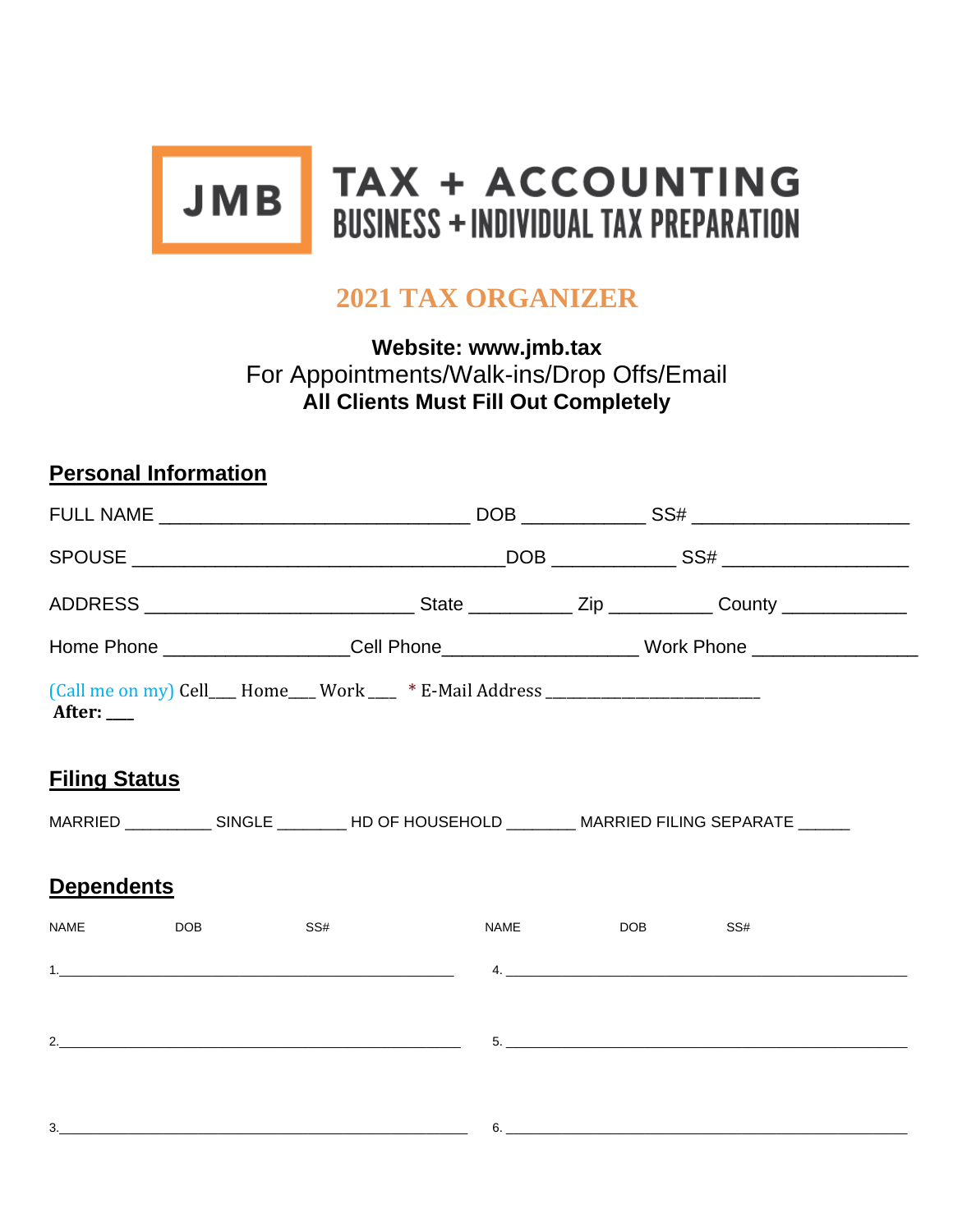#### **Income (Attach a copy of W-2, 1099's, Interest Income, Dividends, Etc.)**

| Source | Amount | Source | Amount |
|--------|--------|--------|--------|
|        |        |        |        |
| Source | Amount | Source | Amount |

#### **Other Income (Please furnish information or attach documentation)**

| Income tax refund (Fed) | State                  | Partnerships | Alimony received        | Self-Employed | Pension |
|-------------------------|------------------------|--------------|-------------------------|---------------|---------|
| Sale of Property        | <b>Rental Property</b> |              | <b>IRA Distribution</b> | Unemployment  |         |

### **Itemized Deductions** (attach & include all receipts/information statements)

| <b>Medical expenses</b>  |  |      | <b>Contributions</b> | <b>Interest Paid</b> |  | Taxes |  |
|--------------------------|--|------|----------------------|----------------------|--|-------|--|
| $\overline{\phantom{0}}$ |  | $-1$ |                      |                      |  |       |  |

**Insurance premiums \_\_\_\_\_\_\_\_\_\_\_\_\_\_ Church \_\_\_\_\_\_\_\_\_\_\_\_\_\_ 1st Mortgage \_\_\_\_\_\_\_\_\_\_ Property taxes \_\_\_\_\_\_\_**

| Doctors/Dentist                | Misc. cash | 2 <sup>nd</sup> Mortgage | Car tags  |
|--------------------------------|------------|--------------------------|-----------|
| <b>Insurance Reimbursement</b> | Other      | <b>Student Loan</b>      | Sales tax |

**2020** Tax Preparation Fee \_\_\_\_\_\_\_\_\_\_ (If known)

#### **Note: CHECK AND FURNISH INFORMATION ON THE FOLLOWING**

Moving expense \_\_\_\_\_\_\_\_\_ Job Education \_\_\_\_\_\_\_\_\_\_\_\_\_\_ Casualty Loss \_\_\_\_\_\_\_\_\_\_\_

Buy/Sell home \_\_\_\_\_\_ (**Bring your HUD statement or Closing Disclosure pg 1 & 2)**

Child Care\_\_\_\_\_\_\_SS# or Fed I.D. # of Care Provider \_\_\_\_\_\_\_\_\_\_\_\_\_\_\_\_\_Amount you paid \_\_\_\_\_\_\_\_\_\_\_\_employer paid \_\_\_\_\_\_\_

Care Provider Name\_\_\_\_\_\_\_\_\_\_\_\_\_\_\_\_\_\_\_\_\_\_\_\_\_\_\_\_\_\_Care Provider Address\_\_\_\_\_

\_\_\_\_ Purchased IRA amount \_\_\_\_\_\_\_ Regular \_\_\_\_\_\_ Roth \_\_\_\_\_\_\_ Education \_\_\_\_\_\_\_\_\_\_\_\_ Converted to Roth \_\_\_\_\_\_ (provide details)

\_\_\_\_ Contributed to SEP or other personal retirement **(excluding through employer)**

#### **SPECIAL NOTES:**

**Make sure you have the legal right to claim dependents**

**Please advise when dependents have a different last name from mother or father.**

**IRS is targeting Earned Income Credit and sales of cryptocurrency.**

**If stimulus amounts are reported inaccurately , IRS will delay tax refund.**